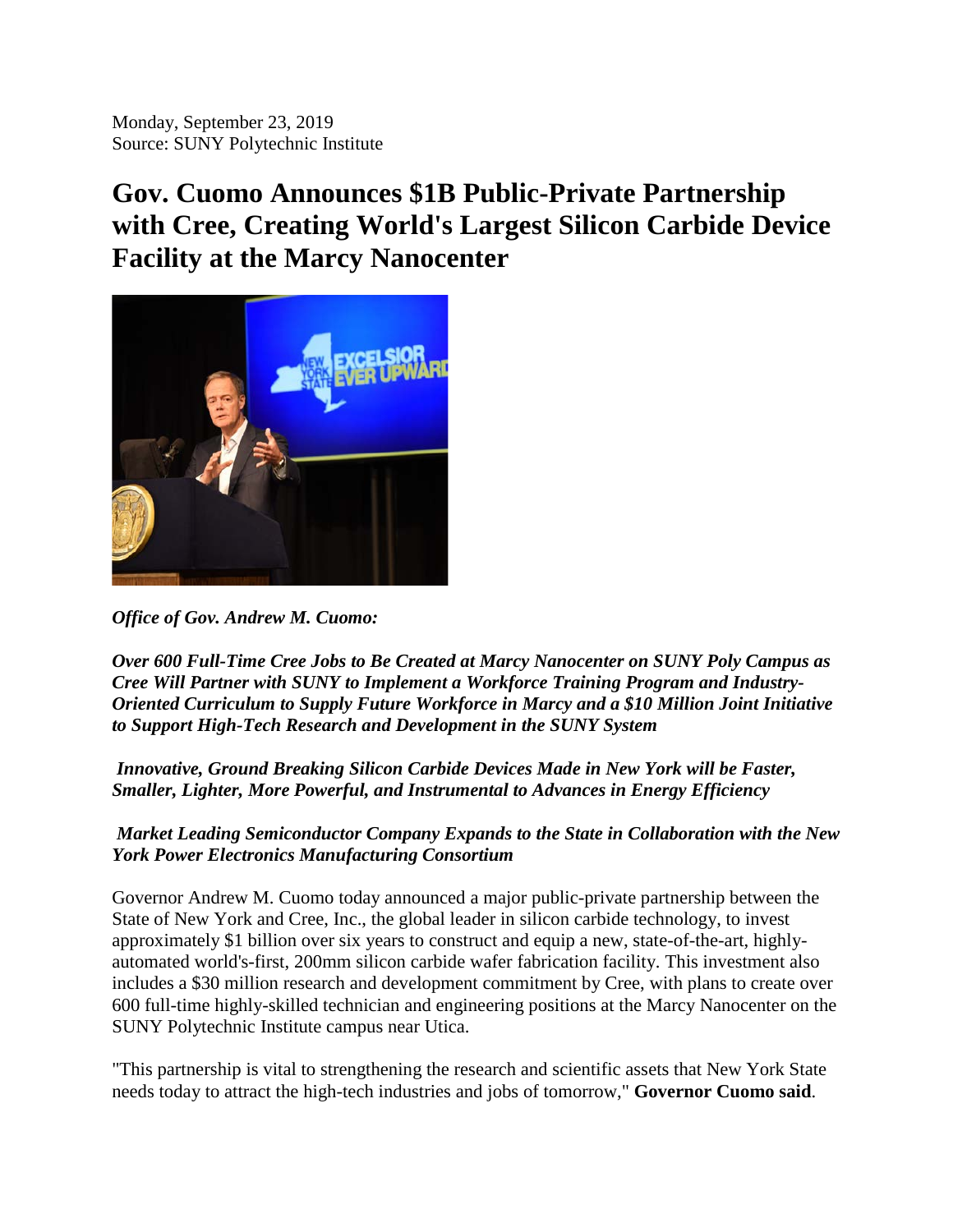"This is a crucial step in cultivating the advanced manufacturing infrastructure of New York State, growing the upstate economy and transforming the future of the Mohawk Valley.

"This public-private partnership is advancing innovative research and development at the Marcy Nanocenter," **said Lieutenant Governor Kathy Hochul**. "The nation-leading facility will continue to grow the high-tech industry in the Mohawk Valley and create hundreds of jobs at the SUNY Polytechnic Institute. The project includes a job training program to ensure students are trained with the skills they need to meet businesses' needs in the future. We are committed to growing the advanced manufacturing industry to further establish New York as an innovation hub and strengthen the economy."

**Gregg Lowe, CEO of Cree**, said, "This public-private partnership will not only bring hundreds of jobs and investment to New York, but it will also strengthen Cree's position overall, including in North Carolina, and ensure our standing as the global leader in silicon carbide technology. We want to thank Governor Andrew Cuomo and Empire State Development for providing Cree with this opportunity and welcoming us to New York. This state-of-the-art, automotive-qualified wafer fabrication facility builds on our 30-year heritage of commercializing disruptive technologies that help our customers deliver next-generation applications. We look forward to connecting our North Carolina and New York innovation hubs to driving the accelerated adoption of silicon carbide."

Cree has committed to create over 600 new Cree jobs within eight years and provide internships and research opportunities for State University of New York students. The efforts help to develop an advanced manufacturing-oriented workforce development initiative across the SUNY system to prepare a 21st century workforce for the long-term, high-quality employment and advancement opportunities the new facility will present. SUNY has also committed to match up to \$5 million in semiconductor-related research funding from Cree for the SUNY system.

Over six years, Cree will invest at least \$1 billion through the construction of a state-of-the-art, highly automated silicon carbide fab and the installation of newly acquired and relocated machinery and equipment in Marcy. As the utilization of the silicon carbide fab grows, Cree will further seek to fit-out and equip the fab.

New York State will provide \$500 million in performance-based, capital grants from Empire State Development to reimburse a portion of Cree's costs of fitting out the new facility and acquiring and installing machinery and equipment, as well as \$1 million in Excelsior Jobs tax credits.

During construction of the Marcy fab, which Cree has agreed to perform subject to prevailing wage requirements, Cree will also lease space on the SUNY Poly campus in Albany, where the company will utilize equipment purchased as part of the New York Power Electronics Manufacturing Consortium (PEMC) to transition from the current process of producing devices on 150mm silicon carbide wafers to a new process of producing devices on 200mm silicon carbide wafers, which is expected to be the first example of producing devices on 200 mm silicon carbide wafers in the world. As the fab ramps, Cree will transfer the PEMC equipment and its 200mm process to the SUNY Poly Marcy campus location.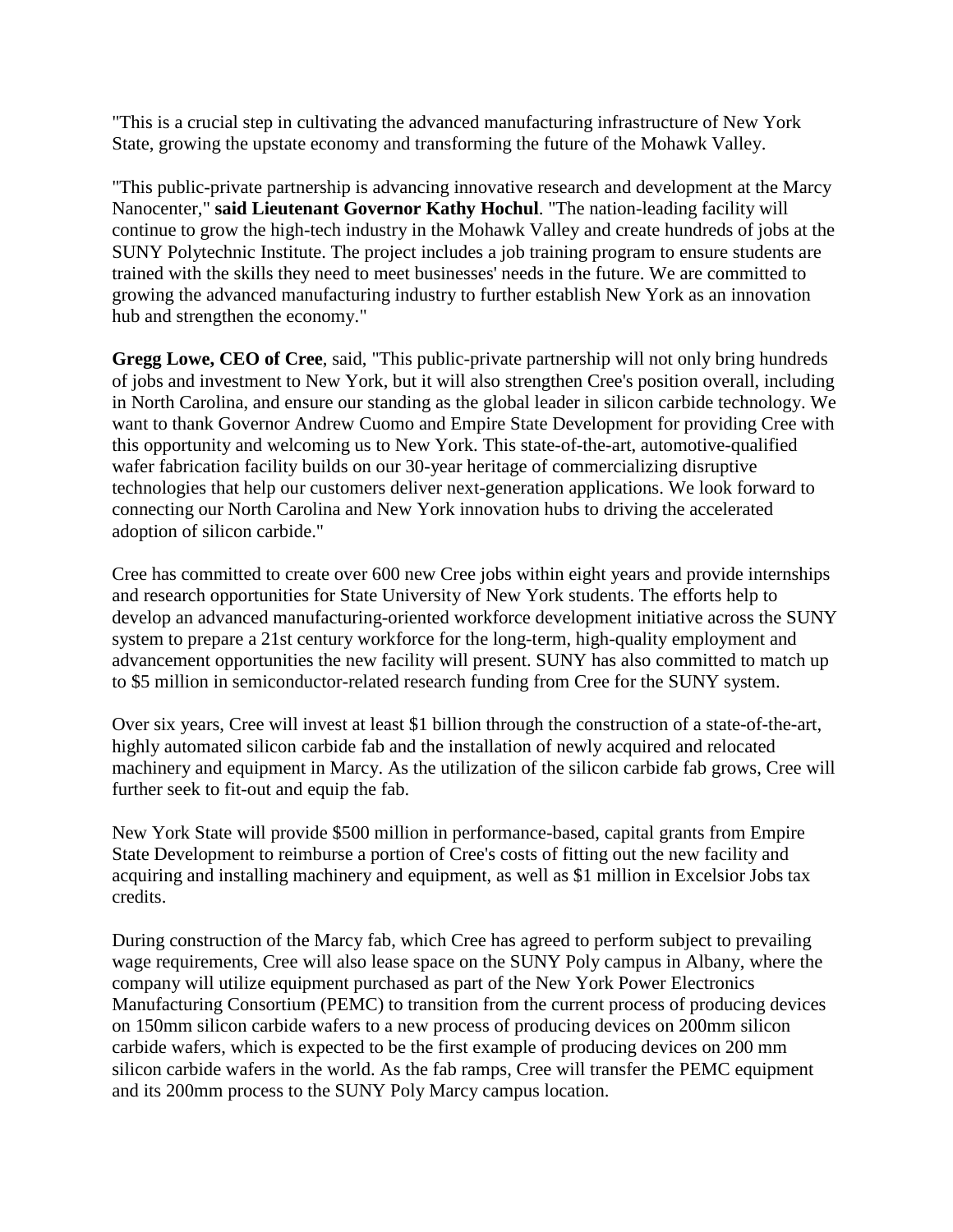In addition to the more than 600 direct jobs to be created within eight years, the project is estimated to generate approximately 570 indirect jobs and over \$4.3 billion in total statewide economic impact over the next 20 years. Silicon carbide is at the core of helping to power highgrowth markets, such as the move from internal combustion engines to electric vehicles (EVs) and the rollout of ultrafast 5G networks. Silicon carbide-based power electronic devices offer significant efficiency, reliability and performance. For applications like EVs, this enables greater system efficiencies that result in electric cars with longer range and faster charging, while reducing cost, lowering weight and conserving space.

Mohawk Valley EDGE, which has been instrumental in transforming the Marcy Nanocenter property into a "shovel-ready" site that meets the highest semiconductor standards while also aggressively marketing the site, will sublease the parcel to Cree under a 49-year lease. Construction of the fab will be led by Cree and monitored by Empire State Development, Mohawk Valley EDGE and the New York Center for Research, Economic Advancement, Technology, Engineering and Science (NY CREATES). In total, the new facilities in Marcy are expected to cover approximately 500,000 square feet, up to 135,000 square feet of cleanroom space and other support facilities.

The addition of Cree to the Marcy Nanocenter is a result of the PEMC, a public-private partnership along the upstate corridor to continue the development of smaller, faster and more efficient silicon carbide materials vital to the continued growth of the semiconductor industry. Upon completion in 2022, the new facility in Marcy will substantially increase the company's silicon carbide wafer fabrication capacity, allowing for a wide range of semiconductor solutions that will enable the dramatic technology shifts underway within the automotive and electric vehicle, communications infrastructure and industrial markets.

The entrance of Cree into upstate New York will result in significant local and regional economic benefits, creating hundreds of new jobs, a Cree employee payroll that is expected to exceed \$46 million per year, and an estimated \$3.4 billion dollars in Mohawk Valley regional economic impact. The project builds upon the growing semiconductor industry that has been a pillar of upstate economic development stemming from IBM, GLOBALFOUNDRIES, Applied Materials, Tokyo Electron, Danfoss, and others. A 2018 report by Georgetown University estimated that more than 60,000 total direct, indirect, induced, and construction jobs upstate are attributable to nanotechnology, driven in large part by the semiconductor industry

The semiconductor industry is a major economic contributor both nationally and within New York State. A recent U.S. Semiconductor Industry Association analysis estimated that each direct semiconductor industry job enables 4.89 jobs in other sectors of the economy, with the U.S. semiconductor industry accounting for roughly a quarter of a million direct U.S. jobs and over a million additional indirect jobs.

**Empire State Development Acting Commissioner and President and CEO-designate Eric J. Gertler said**, "When Cree chose the Mohawk Valley for its new facility, it was proof positive that once again, upstate New York is a great place to do business. Today's announcement demonstrates our continued commitment to stimulating economic development and job creation while promoting groundbreaking research and development in high-tech manufacturing."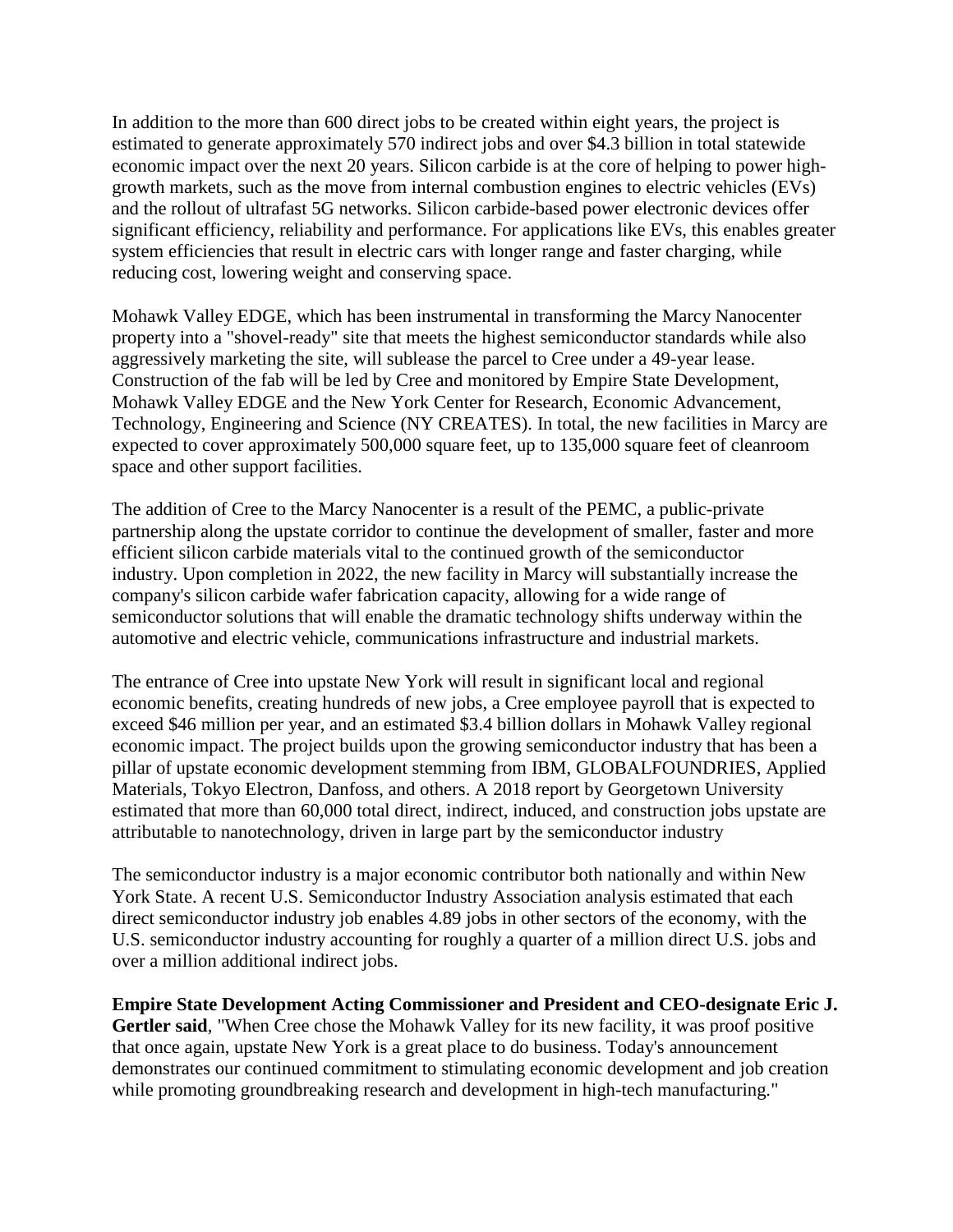**SUNY Chancellor Kristina Johnson said**, "New York State continues to be a hub for research, and today's announcement signals more opportunities for our faculty and students to participate in semiconductor-related research, and create internships and jobs in this area. We applaud the Governor for once again delivering on his commitment to building partnerships between higher education and employers to deliver careers for the local community."

**SUNY Polytechnic Institute Interim President Dr. Grace Wang said**, "SUNY Poly is committed to providing a top-tier education, enabling our students to thrive in the 21st century economy in the Mohawk Valley, across New York State, and beyond. Our commitment dovetails perfectly with today's announcement, and SUNY Poly is proud to contribute to the continuing growth of future research and innovation capacity in New York State. We offer our congratulations to Governor Andrew Cuomo, Empire State Development, Mohawk Valley EDGE, and Cree for this wonderful effort, in addition to our gratitude to the community for their steadfast support of the Marcy Nanocenter."

**Representative Anthony Brindisi said**, "The big winners today are the people that call our area home. Cree's decision to expand its manufacturing facility in Marcy will ensure we continue to be at the forefront of high-tech manufacturing and provide more good paying jobs for our residents. I want to thank Governor Cuomo for keeping his commitment to our community and for working to make the Mohawk Valley an even better place to live."

**Senator Joseph A. Griffo said**, "I appreciate the efforts of all the local, county and state elected officials, as well as Mohawk Valley EDGE and Empire State Development, who worked together to make this project happen. Today's announcement is a significant step in our efforts to create jobs, grow the local economy and generate future economic opportunity and development in the Mohawk Valley and Upstate New York. While I remain cognizant of the obstacles, roadblocks and issues that we encountered in getting to this point, I am hopeful that this latest development will contribute to economic growth throughout the region and help to move it forward."

**Assembly Member Maryann Buttenschon said**, "I couldn't be more pleased that Cree, Inc is making its home in the Mohawk Valley. This project will result in great paying jobs and continue to grow the economy of the region, revolutionize the silicon carbide industry and place New York State at the forefront of high-tech manufacturing."

**Oneida County Executive Anthony J. Picente Jr. said**, "Today is the day that our unwavering commitment to bringing a chip fab to the Marcy Nanosite has been rewarded. Where others have doubted, we remained dedicated to the development of our investment, and the years of perseverance have resulted in a partnership with a global leader in silicon carbide wafer technology. I want to welcome Cree to Oneida County and thank them for this monumental investment in our community that will result in more than 600 well-paying jobs. This transformational announcement could not have been possible without the ironclad commitment Governor Cuomo made to our region by keeping the funding in place that made it a reality, nor without the diligence of our partners at Mohawk Valley EDGE who never gave up in their pursuit."